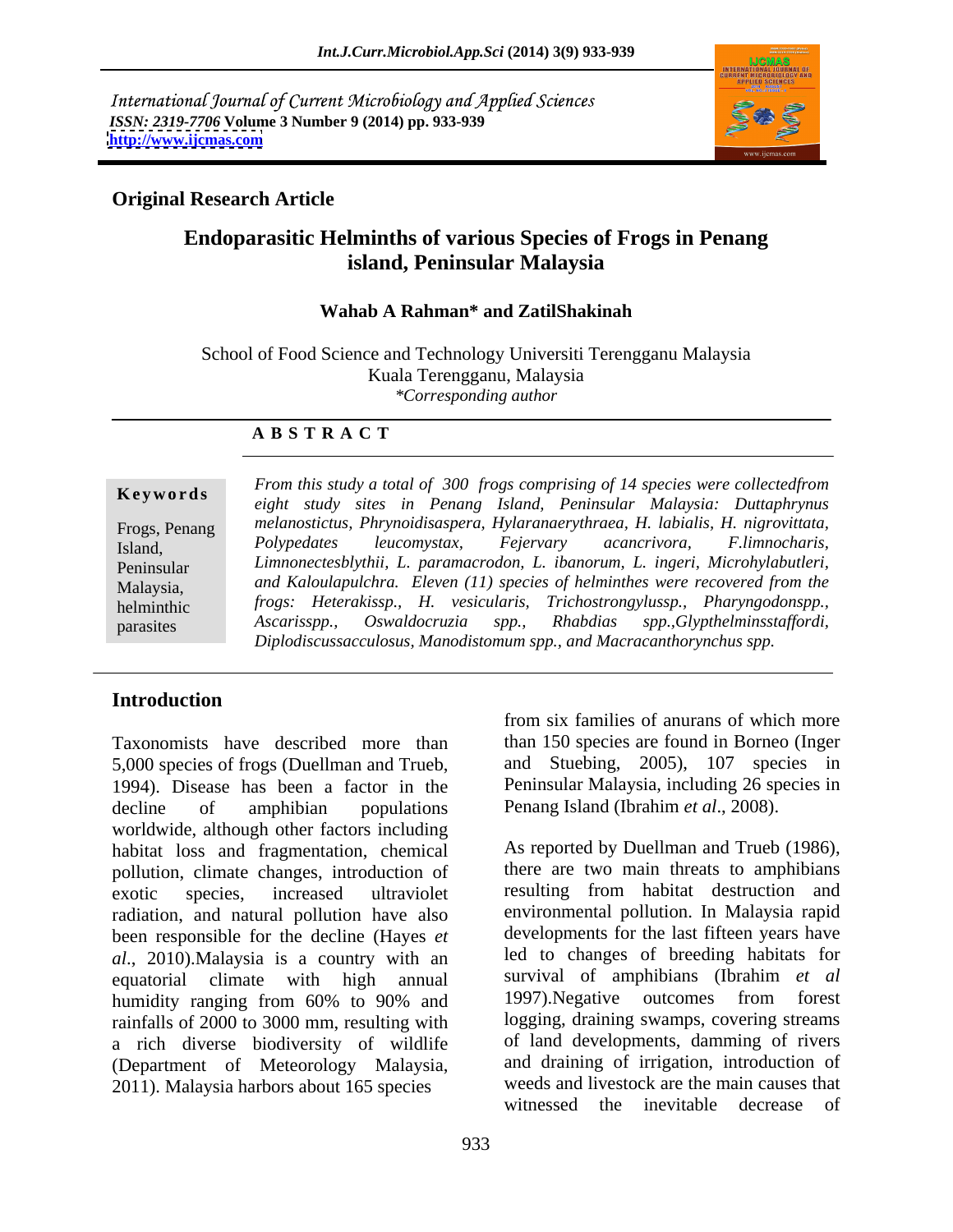causal decline in frog populations in many parts of the world (Tayler*et al*., 2007).

In Malaysia there had been some reports of low doses of chloroform. Frogs were then helminthic parasites recovered from frogs. weighed using a top pan digital electronic Some nematodes had been described from balance (SHIMADZU Brand Japan). Frogs the intestines of frogs (Fusco and Palmieri 1979; Moravec*at al*., 2007; Rahman*et al*., 2008). Other investigators had described several species of trematodes (Yuen, 1961; Rahman*et al* 2008) and one species of cestode (Ibrahim *et al*., 1997), also from the intestine of several species of frogs. Each frog was examined for external However, most of these studies were conducted elsewhere in the country, andcurrent knowledge on the helminthic parasites of frogs from the Penang Island, for endoparasites. Blood samples were Peninsular Malaysia is lacking.

Penang Island, Peninsular Malaysia is Peninsular Malaysia ( $5^{\circ}$  24.0' N,  $100^{\circ}$  14.0' E). Samplings were carried out during May 2010 to May 2011 from eight (8) areas, randomly selected from various parts of the

Collection of frogs was carried out at night between 2000h -2300husing torch lights and head lamps. Besides using butterfly nets, frogs were also caught by hand, twisting the scissor to avoid cutting organ especially for those frogs found inside rocks under the chest bones. The flaps were cervices. Captured frogs were kept alive in aquarium boxes and transported back to the laboratory.

amphibianhabitats such as swamps, natural In the laboratory, the frogs were placed in waterways, wetlands, forests, rural areas the sink with running tap water to avoid andagricultural lands; secondly isparasitic and dehydration of the frog's skin. Species of infection, which has been a concernfor the frogs were identified according to the descriptions of Inger and Stuebing (2005).

> Subsequently, frogs were killed by using were then measured for their snout-vent (cm) and total lengths (cm) by using a ruler scale.

## **Parasites**

abnormalities before the animal was euthanized. The stomach, intestines, rectum, heart and liver were recovered and examined drawn from the heart.

**Materials and Methods** The frogs as shown in were laid on the **(i) Study Sites** and their legs were pinned with pins. The located near the northwestern coast of damaging the organ. The incision was made dissecting tray with belly facing upwards first incision was done through the top layer of their skin by using a blade scalpel without vertically down the belly.

island. Then the two lateral incisions were **(ii) Sample Collections** Next, the incision was done laterally across the hind legs and across the throat as well. connected together with a vertical incision down the belly.

> The flaps were opened and pinned them down. Subsequently, the same incision was done on the last layer of frogs' skin by twisting the scissor to avoid cutting organ under the chest bones. The flaps were opened and all fats were removed from the organs.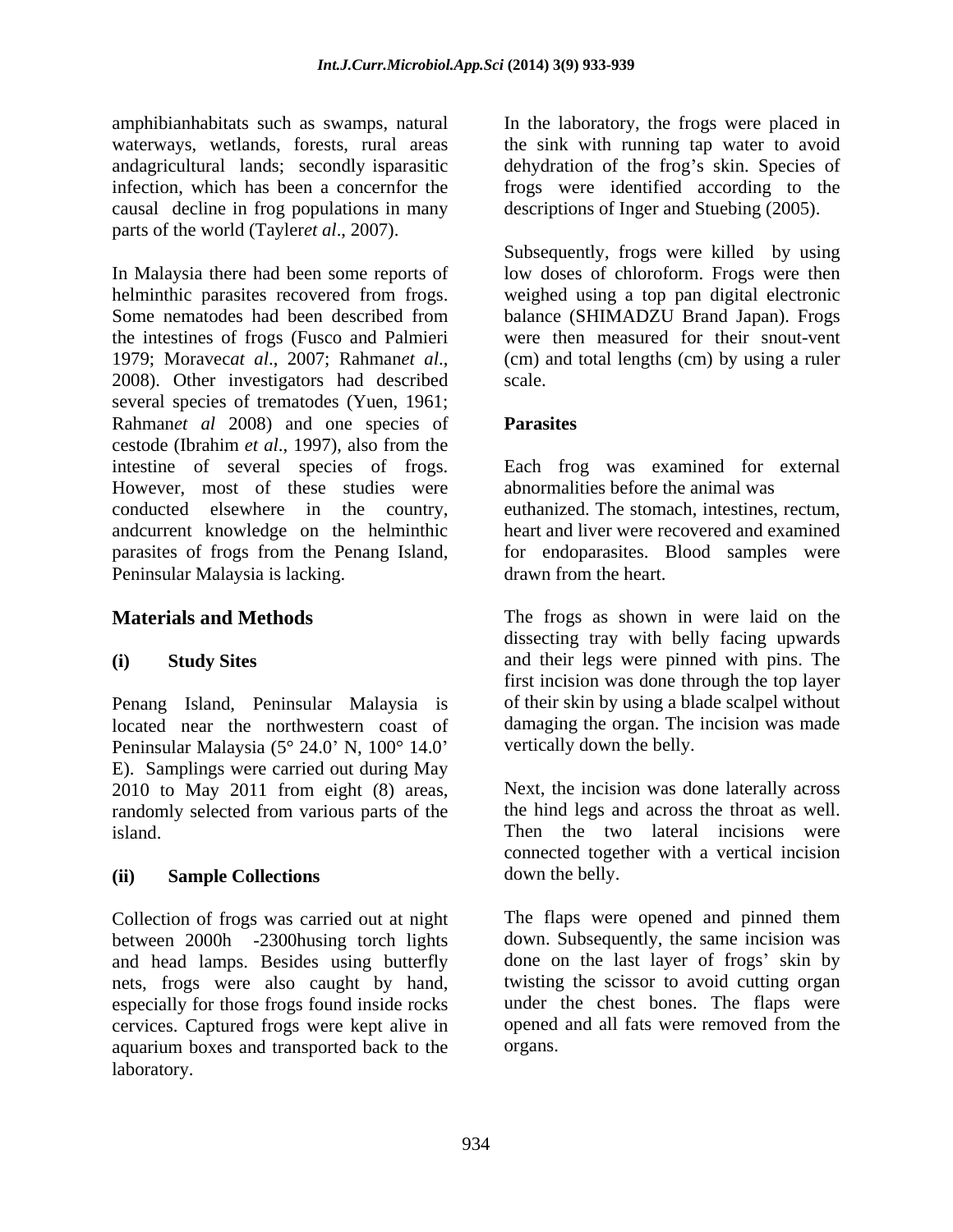Fourteen species of frogs from the five families were identified :*Duttaphrynus melanostictus* and *Phrynoidisaspera* (Family Bufonidae); *Fejervarya cancrivora, F. limnocharis, Limnonectesblythii, L. paramacrodon, L. ibanorum*and *L. ingeri* (Family Digroglossidae); *Microhylabutleri* and *Kaloulapulchra* (FamilyMicrohylidae)*;* 

*Duttaphrynus melanostictus* from Bufonidae family seemed to be the mostdominant frog species in Penang Island, followed by *H. cancrivora, F. limnocharis, M. butleri, L.*<br> *cancrivora, F. limnocharis, M. butleri, L. cancrivora, H. labialis.* least common species of frog was *L.* 

A total of 8058 individual helminths were

43.7% nematodes, 36.8% trematodes and

2). The most common nematode species melanostictus( $120.42 \pm$ 

*Trichostrongylus*spp., *Ascaris*spp.,

*Oswaldocruziaspp.* and *Rhabdiasspp.* The was also found to be low in frogs. But it has three species of trematodes were a high significance (p<0.05) in *D*. *sacculousus* and *Manodistomum*spp*.* One species of acanthocephalan was collected and identified as *Macracanthorynchus* spp.

The frog species *Duttaphrynus melanostictus* seemed to be infected by almost alls pecies of parasites except for the trematode *Manodistomum*spp. Unlike other parasite species, four in particular are confined to three frog host species:

**Results and Discussion Example 2018 Results and Discussion Example 2018 Results and Discussion Species composition of frogs** *Diplodiscus sacculousus* and thenematodes *Trichostrongylus*spp *and Rhabdias* spp. and the trematodes *Diplodiscus sacculousus* and *Manodistomum* spp. The acanthocephalan, *Macracanthorynchus* spp*.* seemed to be able to infect numerous species of frog hosts.

### **The mean significance between frogs and parasites**

*Hylaranaerythraea, H. labialis*and *H.Nigrovittata* (FamilyRanidae); and *Polypedates leucomystax* (Family significance (ps0.05) ind. Rhacophoridae) (Table 1).  $melanostituts(63.14 +24.67), P.$ <br>aspera(48.57  $\pm$ 20.20) and H. *erythraea*from the Ranidae family. The *ibanorum* from the Dicrossidae family. *H.nigrovittata.* For *Heterakis* spp., there was high significance (p<0.05) in *P.* **Composition of helminthes** aspera(33.14  $\pm$ 27.03) and *H*. collected comprising of  $P.$  *aspera*(29.71  $\pm$  8.59) had a high One-way ANOVA analysis and LSDtest on significant mean differences between the groups of helminthes parasites andfrogs for *H. vesicularis*,showed there was high mean significance (p<0.05) inD.  $melanostitutus(63.14)$ *aspera*(48.57 20.20) and*H.*   $ervthraea(44.00 \pm 17.06)$  compared to the other frog species: *P. leucomystax,F. cancrivora, F. limnocharis, M. butleri, L. blythii, L.ibanorum, H. labialis, L.paramacrodon, L. ingeri, K. pulchra* and *H.nigrovittata*. For *Heterakis* spp., there was high significance (p<0.05) in *P. aspera*(33.14 ±27.03) and *H. erythraea*(33.43 ± 13.31). *Ascaris*spp. was the least number of parasites found in frogs. significance at level  $(p<0.05)$ .

19.5% acanthocephalans (Table *Macracanthorynchus*spp. in the frog*D. melanostictus*(120.42 ±

found were *Heterakis*spp., 93.51) had a high mean significance (0.05) *Heterakisvesicularis*, *Pharyngodon*spp., followed by *Phrynoidisaspera* (34.14 ± three species of trematodes were a high significance  $(p<0.05)$  in D. *Glypthelmins stef ordi*, *Diplodiscus melanostictus*(16.42 ± 5.93). *Glypthelmins* 18.51). Conversely, *D.sacculousus* numbers was also found to be low in frogs. But it has high significance  $(p<0.05)$  in *staffordi* had high significance(p<0.05) in *D.melanostictus*( $259.85 \pm 213.66$ ), followed by *H. erythraea*( $78.43 \pm 42.14$ ).

> There were 300 frogs from 14 species captured in eight localities in Penang

> Island, Peninsular Malaysia. Different species of frogs inhabit different habitat areas. Therefore, the distribution of frogs found in every sampling site was different.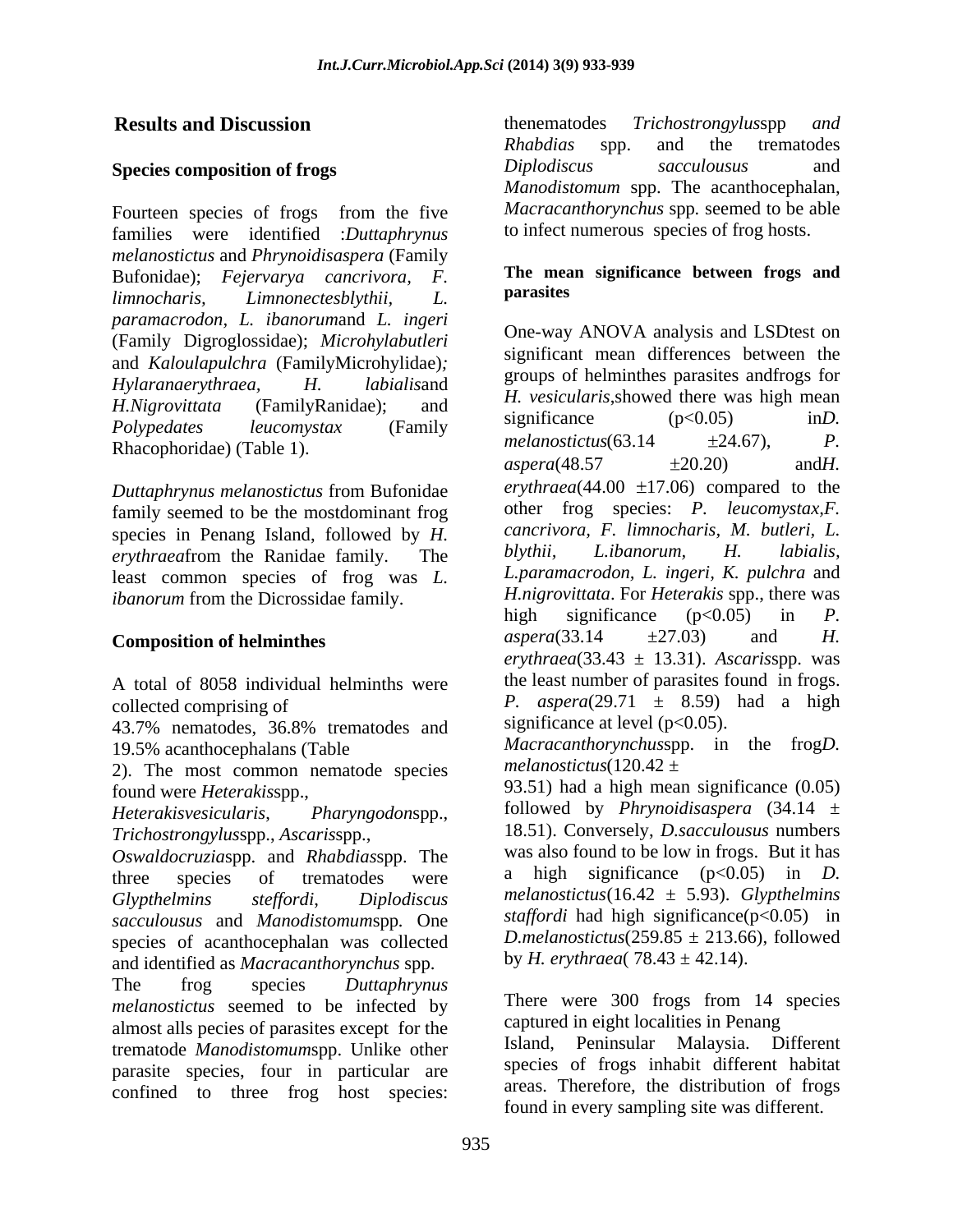**Table.1** Number of frogs caught in eight study sites in Penang Island, Peninsular Malaysia

**Frog species Total numberof frogs caught**

\_\_\_\_\_\_\_\_\_\_\_\_\_\_\_\_\_\_\_\_\_\_\_\_\_\_\_\_\_\_\_\_\_\_\_\_\_\_\_\_\_\_\_\_\_\_\_\_\_\_\_\_\_\_

\_\_\_\_\_\_\_\_\_\_\_\_\_\_\_\_\_\_\_\_\_\_\_\_\_\_\_\_\_\_\_\_\_\_\_\_\_\_\_\_\_\_\_\_\_\_\_\_\_\_\_\_\_\_

*\_\_\_\_\_\_\_\_\_\_\_\_\_\_\_\_\_\_\_\_\_\_\_\_\_\_\_\_\_\_\_\_\_\_\_\_\_\_\_\_\_\_\_\_\_\_\_\_\_\_\_\_\_\_\_\_\_\_*

\_\_\_\_\_\_\_\_\_\_\_\_\_\_\_\_\_\_\_\_\_\_\_\_\_\_\_\_\_\_\_\_\_\_\_\_\_\_\_\_\_\_\_\_\_\_\_\_\_\_\_\_\_\_\_\_\_\_

## **Family Bufonidae**

*Duttaphrynusmelanostictus*90(27.0)\* *Phrynoidisaspera*47 (14.1)

### **Family Ranidae**

*Hylaranaerythraea*71(21.3) *Hylaranaraniceps*20 (6.0) *Hylarananigrovittata*2 (0.6)

## **Family Rhacophoridae**

*Polypedatesleucomystax*16 (4.8)

### **Family Dicroglossidae**

*Fejervaryacancrivora*10 (3.0) *Fejervaryalimnocharis*25 (7.5) *Limnonectesblythii*25 (7.5) *Limnonectesparamacrodon*3 (0.9) *Limnonectesibanorum*1 (0.3) *Limnonectesingeri*4 (1.2)

## **Family Microhylidae**

*Microhylabutleri*4 (1.2) *Kaloulapulchra*5 (1.5)

Total 333 (100)

\*Figure in bracket denotes percentage.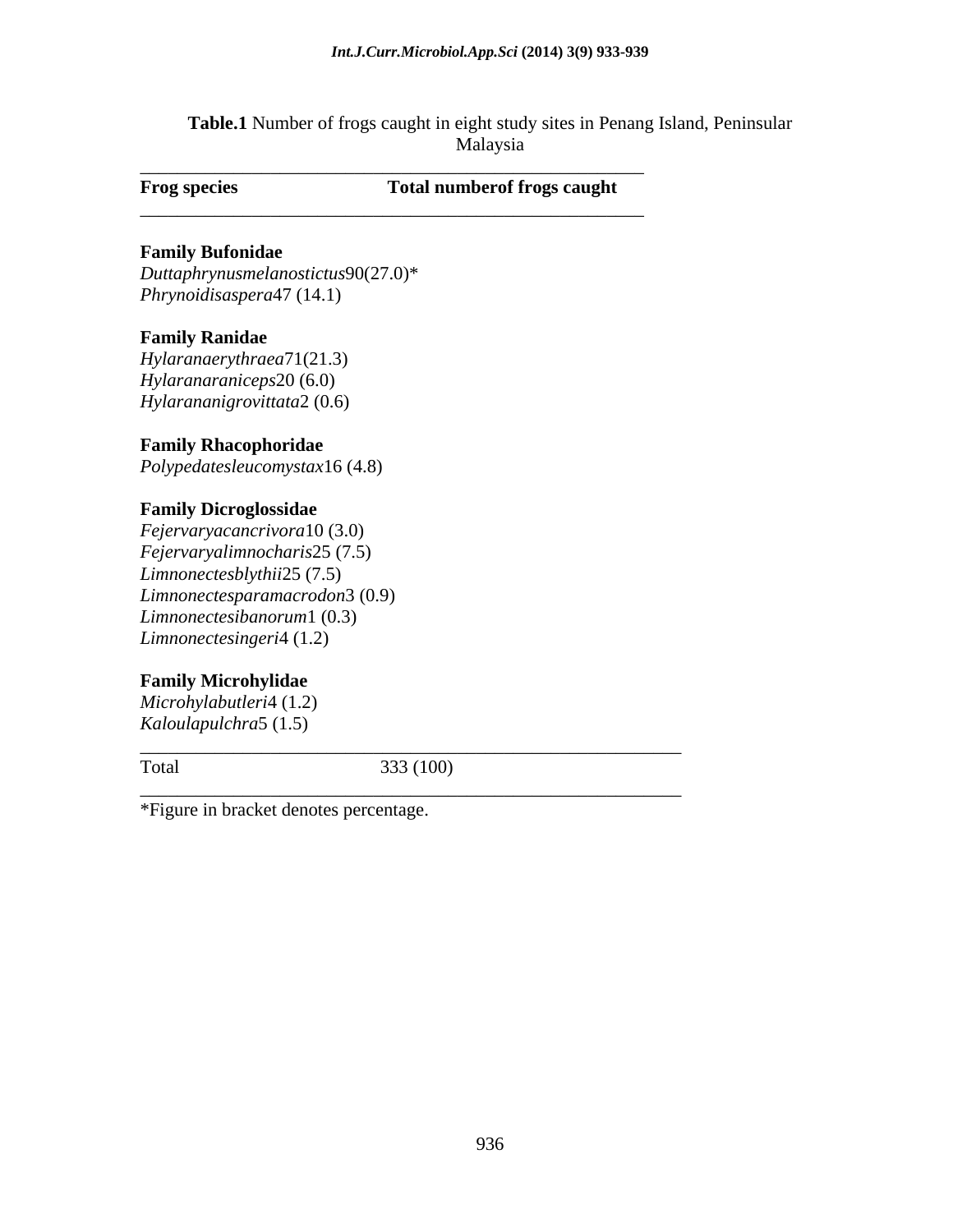**Table.2** Composition of helminthesrecovered from the respective frog hosts

## **Nematode**

*Heterakis* spp.762 (9.4) a,b,c,d,e,f, g,i,j,l,n\* *Heterakisvesicularis*1345 (16.7) a,b,c,d,e,f,g, h,i,j,k,l,m,n *Pharyngodon*spp. 1021 (12.7) a,b,c,d,f,g, h,j,k,l,m,n *Trichostrongylus*spp*.* 77 (1.0)a,c,f *Ascaris*spp*.* 272 (3.3)a,b,c,d,f,h,i *Oswaldocruzia*spp*.* 31 (0.4)a,b,d,f,h,j *Rhabdias*spp. 13 (0.2) a,b,n

**Percentage**43.7 %

## **Trematode**

*Diplodiscussacculousus*144 (1.8) a,c,j *Glypthelminsstaffordi*2601 (32.3) a,b,c,d,f,j,k,l,m *Manodistomum*spp.214 (2.7)e,f,j

**Percentage** 36.8 %

## **Acanthocephalan**

*Macracanthorynchus*spp*.*1578 (19.5)a,b,c,d,e,f,j,k,m

**Percentage**9.5 %

| <b>Total number of</b> |             |  |  |
|------------------------|-------------|--|--|
| helminthes             | 8058 (100%) |  |  |
|                        |             |  |  |

\*Note: Denotes the respective frog species

a: *Duttaphrynusmelanostictus*; b:*Phrynoidisaspera*; c: *Hylaranaerythraea;* 

d:*Polypedatesleucomystax*; e*:Fejervaryacancrivora*; f: *F. limnocharis*;

g: *Microhylabutleri*;h:*Limnonectesblythii*; i: *L. ibanorum*; j: *H. labialis*;

k: *L. paramacrodon*; l: *Lingeri; m: Kaloulapulchra, n: H.nigrovittata*

*ingeri*;m:*Kaloulapulchra*; n: *H. nigrovittata*.

\_\_\_\_\_\_\_\_\_\_\_\_\_\_\_\_\_\_\_\_\_\_\_\_\_\_\_\_\_\_\_\_\_\_\_\_\_\_\_\_\_\_\_\_\_\_\_\_\_\_\_\_\_\_\_\_\_\_\_\_\_\_\_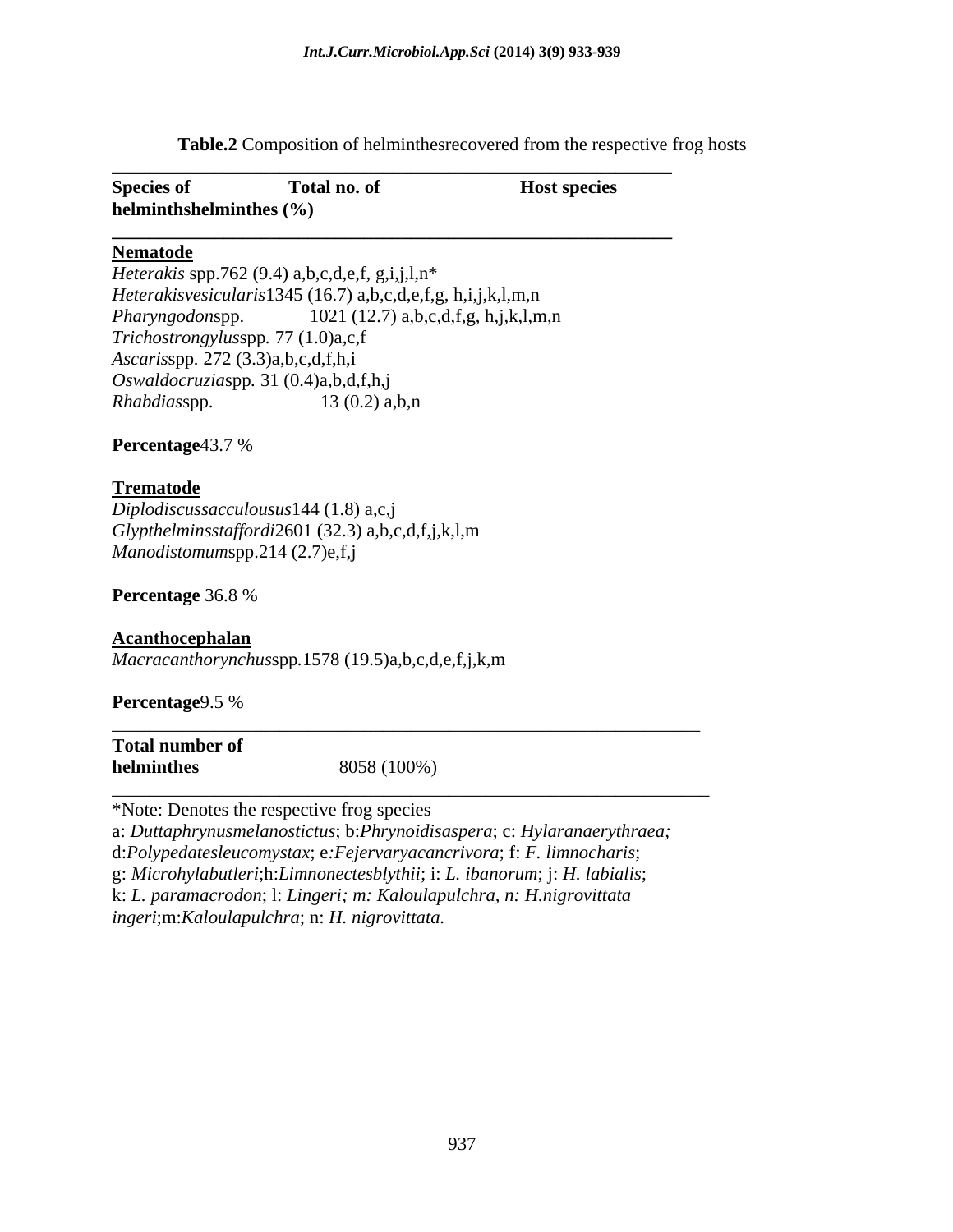Malaysia. A previous study discovered get infected by helminthes is

In a previous study, frog trematodes had

lungs of *Ranacancrivora* (currently *F.cancrivora*), *D. sacculosus*from the rectums of *R.erythraea* (currently*H. erythraea*) and *G*. *staffordi*from the

There was only one species of of the community structure of acanthocephalan, ie. *Macracanthorynchu s*spp. that was isolated. This species was abundantly found in the intestines of Duellman, W. E. and Trueb, L. various species offrogs. Most of the (1986). Biology of Amphibians. parasiteswere at the larvae stage. A previous study stated that thisspecies was found in pigs and thus the medium of Fusco, A. C. and Palmieri, J. R. (1979). infection mode is unclear. Themost The nematode fauna of common adult form in amphibians Ranamacrodon Dumeril and Bibron is*Acanthocephalusranae*(DuellmanandTru eb, 1986) as well as *A.bufonis*(Goldberg *et al*., 2007). However, so far, not much has been reportedon *Macracanthorynchus*spp. and knowledge of this species is still

*Nematotaenia*spp. in *F. cancrivora*and *F. limnocharis* frogs in northern Peninsular

*Oswaldocruzia*spp. has not been previously recorded to occur in frog in mostly exposed to water and the chance to *Oxysomatium* spp. and *Rhabdias* spp. from *D. melanostictus* and *F.limnocharis* reported by Brooks *et al*. (2006), parasites (Rahman*et al*., 2008); *Batrachonema* require water for transmission when the *synaptospicula* and *Paracosmocera* spp frogs feed on aquatic intermediate hosts or had also been described in*Ranamacrodon* when the parasite is swimming from one spp*.* (currently*L. paramacrodon*) (Yuen, host to another host. Besides that, type of 1961; Fusco and Palmieri,1979) and habitat also contributes to the parasite *Paracapillariamalayensis* spp. from infection. A previous study by Kusrini*et D.melanostictus* (Moravec*et al*.,2007). *al*. (2003) reported that the higher been recovered from frogs. Since *D. melanostictus*is a terrestrial *Haematoloechu ssingaporensis* from the frog, thus explaining that *D.melanostictus Phrynoidisaspera*and *H.erythraea*were get infected by helminthes is highercomparing to other species. As prevalence in nematode infection is mostly in terrestrial frogs compared to dwelling was infected with *H. vesicularis*.

# **References**

- intestines of *R. cancrivora*, *R.*  Brooks, D. R., Leon-Regagnon, V., *erythraea*and *R. macrodon.* Mclennan, D. A., Zelmer, D. (2006). Ecological fitting as adeterminant of the community structure of Platyhelminthes parasitesof anurans.*Ecology*, 87: 76-85.
	- Duellman, W. E. and Trueb, L. (1986).*Biology of Amphibians*. United States. McGraw-Hill Publication. 670pp.
	- The nematode fauna of *Ranamacrodon* Dumeril and Bibron with supplementary data on *Batrachonema synaptospicula*Yuen, 1965(Nematoda: Amidostomatidae).
	- $Helmithological.$ *Wash*ington,46: 289-292.
- lacking. Goldberg, S. R., Bursey, C. R. and Kraus, There was no cestode recorded from this search of pastrointesting Helminthes from study although the study by Ibrahim *et al*.,<br>(1997), reported a species of cestode, *Lechriodusmelanopyga* (Amphibia: Malaysia. 232. The same state of the same state of the same state of the same state of the same state of the s F. (2007). First report of gastrointestinal Helminthes from Wokan Cannibal Frog, *Lechriodusmelanopyga* (Amphibia: Limnodynastidae),from Papua New Guinea. *Pacific Science*, 61: 429- 432.